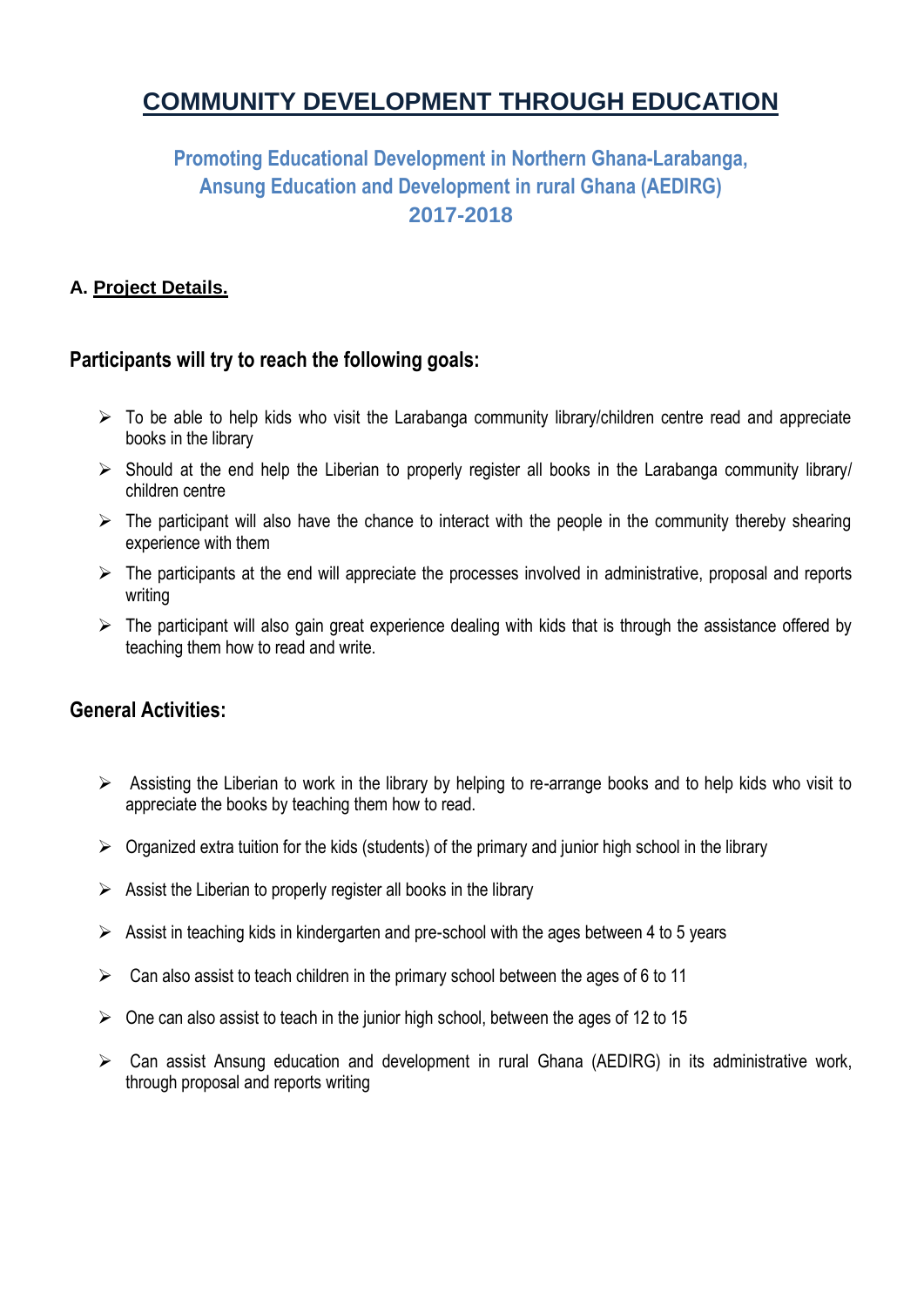#### **WHAT A VOLUNTEER IS EXPECTED TO DO:**

It will be important to note that In the 1st week the participants will be properly introduced to the community and will be given an ideal orientation as to how the folks in the community live and will also visit opinion leaders in the community, It will be accurate to understand that after the first week, the participants will be familiar with the general life of the community,

In the subsequent weeks or days participants will then begin their official work, depending on the categories of tasks the volunteer choose to pursue, volunteers will be greatly supervise on their day-to-day activities. By the volunteers coordinator of AEDIRG. The coordinator will also intend communicate to the C.E.O of AEDIRG. On daily basis the activities of volunteers.

However, volunteers will work from Monday to Friday, 8am to 4pm, except on public holidays and will have one hour lunch break (12:00 to 1:00 pm), Volunteers will have a right to two days of holidays per month and upon completing their volunteering with AEDIRG they are free to travel around and to explore other parts of the country if they wish so.

#### **B. Geographical locations and Accommodation.**

Geographically the organisation is located and operating in northern Ghana, climatically the region has two seasons, the rainy season and the dry season. May to October is usually the rainy season whiles November to April is the dry season.

Socially, the people are very friendly and culturally rich.

Participants will be staying in a very decent **AEDIRG Volunteers Home** that shears the same compound with the larabanga community library/children centre which has washrooms and toilets within the same building.

#### **C. Project Justification for Training Activities.**

Promoting Education and Development in rural Ghana

Key Objectives

- 1. Improve the level of education in rural Ghana
- 2. Volunteering in Northern Ghana
- 3. Child sponsorship through foster parenting.
- 4. Improve upon the quality of water and sanitation
- 5. Environmental protection through tree planting
- 6. Sensitization of the youth in the rural area on substance use.

#### **D. On-arrival orientation**

Participant will get proper orientation as to what to expect in other to minimise cultural shock, a chance to interact with people in the community and will have the opportunity to exchange ideas and learn more from them.

We will also arrange personal and family interactions where mini meetings will be taking place for the participants to interact effectively with the locals to learn from each other.

Participants will also be taken to farm fields to see and take part in crops growing in Ghana.

Participants will have a **coordinator** who will coordinate their work and activities on daily basis.